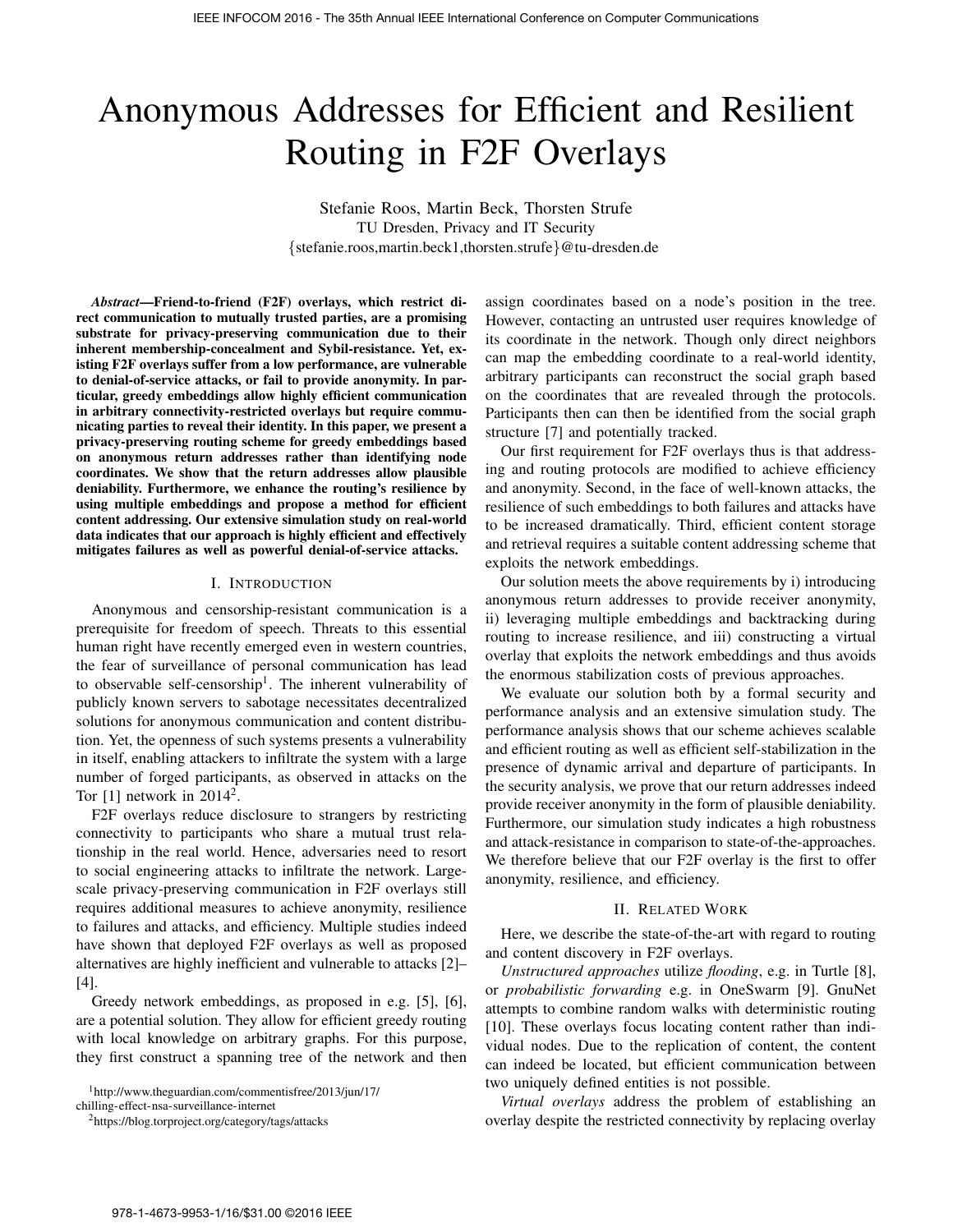links with tunnels of trusted nodes. So, efficient tunnel discovery and maintenance is a main concern given the inherent network dynamics: Vasserman et al. [3] suggest flooding the network for discovering adequate overlay neighbors, thus creating a large overhead. In contrast, X-Vine [11] leverages the overlay routing by concatenating previously existing tunnels to a new one, thus entailing a increase of the average tunnel length and hence routing costs over time [4].

In contrast, *network embeddings* assign coordinates that allow efficient routing to nodes. For example, the F2F mode of Freenet relies on a network embedding. However, results indicate that the embedding is lacking both with regard to routing efficiency [3] and attack resilience [2]. Hoefer et al. [12] propose highly efficient *greedy embeddings*. However, their approach reveals the identity of the communicating parties and fails to consider resilience. Furthermore, their proposed scheme for content addressing maps the majority of content keys to the same central node.

In summary, network embeddings are the only existing approach providing a high efficiency at acceptable maintenance costs. However, achieving receiver anonymity, resilience, and suitably content addressing is an unsolved highly challenging problem.

## III. NETWORK EMBEDDINGS

Our solution builds upon previous work in the area of network embeddings, which assign coordinates to nodes with the goal of structuring networks. In the following, let  $G =$  $(V, E)$  be a network and  $(X, \delta_X)$  be a metric space with a distance  $\delta_X$ . A network embedding is defined as a function  $id: V \to X$  assigning each node a coordinate. The problem of enabling routing in a connectivity-restricted network has been addressed by the design of *greedy embeddings*. Greedy embeddings [13] are coordinate assignments, such that for any source-destination pair  $(s, t) \in V \times V$  with  $s \neq t$ , a neighbor u of s exists such that  $\delta_X(u, t) < \delta_X(s, t)$ . We say that u is closer to t than s with regard to  $\delta_X$ . As a consequence, straight-forward greedy routing is guaranteed to find a route from  $s$  to  $t$ .

Though there exists a multitude of greedy embedding algorithms, they all follow the same four abstract steps: i) Construct a spanning tree  $T$ , ii) Each internal node in  $T$ enumerates its children, iii) The root receives a predefined coordinate, iv) Children derive their coordinate from the parent's coordinate and the enumeration index assigned by the parent (e.g. [5], [6], [14], [15]). The coordinates are then distributed such that the embedding of the spanning tree is greedy, as specified for the PIE embedding below. Subsequent to the coordinate assignment, nodes consider all neighbors, including those that are neither parent nor child, for the routing. So, routing is not restricted to tree edges. We call non-tree edges *shortcuts* because they allow for a faster reduction of the distance and shorter routes than predicted by the distance in the tree.

Though embedding algorithms generally rely on a spanning tree and assign coordinates according to the tree structure, the nature of the assigned coordinates is highly diverse: Embeddings into hyperbolic space such as [5], [14], [15] allow embedding in low-dimensional spaces. However, proposed hyperbolic embeddings are extremely complex and do not scale with regard to the number of bits required for coordinate representation [15]. Custom-metric approaches have been designed to overcome these shortcomings. The custommetric embedding PIE [6] assigns an empty vector as the root coordinate. Child coordinates are then derived from the parent coordinate by concatenating the parent coordinate with the

index assigned to the child by the parent, potentially weighted with the cost of the parent-child edge if such weights are given. In this manner, a node s's coordinate represents the route from the root to u. Consequently, the distance  $\delta_X$  is given by the hop distance of two nodes in the tree. Whereas routing in greedy embeddings is highly efficient in comparison to nongreedy embeddings [12], neither anonymity nor resilience has been considered in a suitably manner.

# IV. ADVERSARY MODEL

We aim to realize efficient routing and resource discovery in F2F overlays making use of network embeddings. At the same time, we need to provide receiver anonymity, resilience, and content addressing. Thus, two attack goals are considered in our adversary model, namely i) identifying communicating parties, i.e., the sender and receiver of a message and ii) blocking undesired communication, for instance by a denial-ofservice (DoS).

As for the attacker's capabilities, we assume a local, active, internal, and possibly colluding attacker, who is able to drop and manipulate the messages she receives. A global passive attacker is disregarded as steganographic techniques can be applied to hide the F2F traffic (cf. [16]). Furthermore, the adversary is computationally bounded to polynomial time, which in particular prevents her from breaking computationallysecure cryptographic primitives. However, in order to protect against powerful adversaries, such as government bodies, we assume that the adversary is computationally strong, possibly stronger than all honest users combined. Regarding the number of malicious nodes and their impact, the adversary can control an arbitrary number of colluding *Sybil* nodes in the network. She is unable to observe the complete topology and can only establish a limited number of connections to honest nodes, as the seeming real-world trust relationships have to be socialengineered. We particularly assume that i) an adversary cannot be certain that she knows all neighbors of a node, and ii) the total number of connections to honest nodes is small, meaning bound by  $\mathcal{O}(\sqrt{n})$  in agreement with related studies [17].

Based on the above capabilities and goals, the adversary may apply the following strategies. To break the *anonymity* of communicating parties, the adversary learns from messages that are passed through her, either directly from the content of the messages or indirectly from more sophisticated attacks, such as timing analyses.

As for the routing *resilience*, we focus on adversaries dropping messages. In order to maximize its impact, we assume the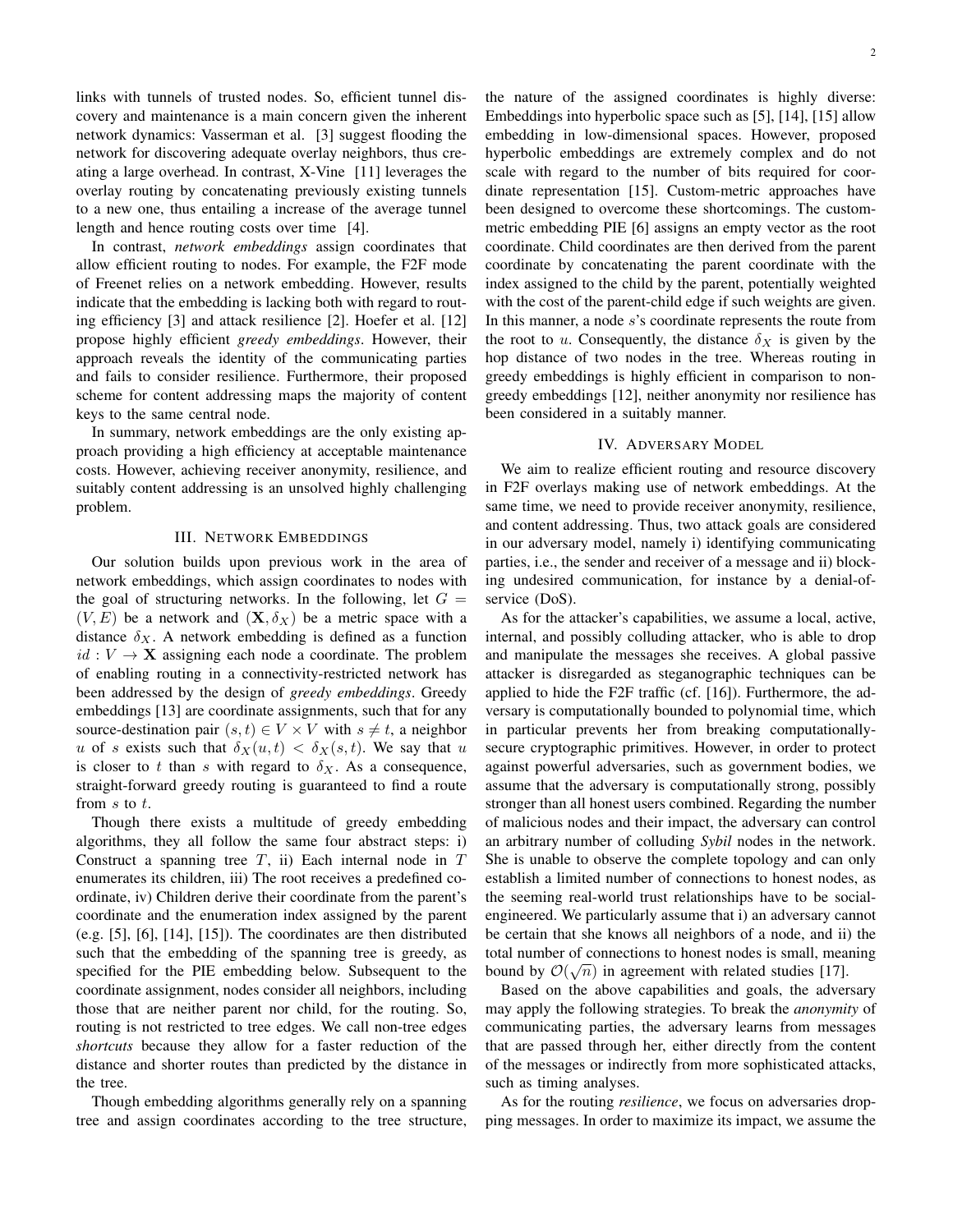adversary to precede her denial-of-service attack by gaining an influential position in the network, employing, e.g., a black hole attack [18]. To attack the network embeddings, the adversary A is assumed to interrupt the communication from her descendants in the spanning tree to other parts of the tree by dropping all messages forwarded to A. Though the use of shortcuts to different parts of the tree mitigates the impact of the above attack, the resilience of a single network embedding to such attacks may be insufficient, especially if the adversary manages to sabotage the spanning tree construction. We do not specifically consider pollution and local eclipse attacks in this paper. Although they present a threat for F2F networks, they have been addressed in various publications (cf. [19]), which can be applied to our contribution with few modifications.

## V. DESIGN

Our main contribution lies in proposing multiple greedy embeddings with anonymous return addresses and a virtual overlay on top of the embeddings. Throughout this section, let  $b$  be a sufficiently large integer,  $PRNG$  a pseudo-random number generator with values in  $\mathbb{Z}_2^b$ , and  $h: \{0,1\}^* \to H$  a cryptographically secure hash function.

## *A. Tree Construction and Stabilization*

In this section, we show how we construct and stabilize  $\gamma$ parallel spanning trees. In the next section, we then describe how to assign coordinates on the basis of these trees. We want to increase the robustness and censorship-resistance by using multiple trees. In order to ensure that the trees indeed offer different routes, our algorithm encourages nodes to select different parents in each tree if possible.

*Tree Construction :* We divide the construction of a tree into two phases i) selecting the root, and ii) building the tree starting from the root. We can apply [20] for the root election, which achieves a communication complexity of  $\mathcal{O}(n \log n)$ . Our own contribution lies in ii) the tree construction after the root node has been chosen.

We now shortly describe the idea of our algorithm. Due to space constraints, we limit our description of the algorithm to an informal characterization. Our technical report includes the pseudocode and expands on the role of the essential parameter  $q$  [21]. A node  $u$  that is not the root receives messages, called invitations in the following, from its neighbors when they join a tree and hence become potential parent nodes. There are two questions to consider when designing an algorithm governing  $u$ 's reaction to such messages. First,  $u$  has to decide if and when it accepts an invitation. Second,  $u$  has to select one invitation in the presence of multiple invitations.

For the second question,  $u$  always prefers invitation from nodes that have been their parent in less trees with the goal of constructing different trees and increasing the overall number of possible routes. Increasing the number of routes allows the use of alternative routes if the request cannot be routed along the preferred route due to a failed or malicious node. If two neighbors are parents in the same number of trees,  $u$  can either select one randomly or prefer the parent closer to the root. Choosing a random parent reduces the impact of nodes close to the root but is likely to lead to longer routes and thus a lower efficiency.

Coming back to the first question of if and when  $u$  accepts invitations,  $u$  always accepts an invitation of a neighbor  $v$  that is not yet a parent of  $u$  in any tree. In contrast, if  $v$  is already a parent, u might wait for the invitation of a different neighbor. However, it is unclear if it is possible for all neighbors of  $u$ to ever become a parent. For example, a neighbor of degree 1 is only a parent if it is the root. In order to overcome this dilemma, u periodically probabilistically decides if it should accept  $v$ 's invitation or wait for another invitation. The probability of accepting one invitation in the absence of any invitations from preferred neighbors, i.e., neighbors that are not yet parents, is  $q$ . Note that  $u$  accepts at most one invitation per round, i.e., per periodic consideration of parent nodes. So,  $u$  eventually accepts an invitation but does provide alternative parents the chance to send an invitation.

*Stabilization :* Now, we consider the stabilization of the trees when nodes join and leave. Stabilizing the trees efficiently, i.e., repairing them locally rather than reconstructing the complete tree whenever the topology changes, is essential for efficiency. Joining nodes can be integrated in a straight-forward manner by connecting to their neighbors as children, again trying to maximize the diversity of the parents. For this purpose, nodes record the time, i.e., the round in our abstract time model, they joined the tree. Now, when a new node u joins, it requests its neighbors' coordinates and these timestamps for all trees. Based on this information,  $u$ can simulate the tree construction locally, ensuring that its expected depth in the tree is unaffected by its delayed join. When a node departs, all its children have to choose a different parent and inform their descendants of the change. In order to prevent a complete subtree from being relocated at an increased depth, the descendants may also select a different parent. The selection of the new parent again the above algorithm but only locally re-establishes the trees affected by the node departure. We formally prove that the above stabilization algorithm indeed only introduces only logarithmic complexity in Theorem VI.3.

#### *B. Embedding and Routing*

In this section, we show how we assign coordinates in a spanning tree and how to route based on these coordinates. As we want to prevent an attacker from guessing the coordinate of a receiver, we require a certain degree of in-determinism in the coordinate assignment. We thus choose a slightly modified version of the unweighted PIE embedding [6], which we have introduced in Section III. Our proposed routing algorithm corresponds to the greedy routing with backtracking. In addition to the tree distance in [6], we also present a second distance preferring nodes with a long common prefix and thus avoiding routes via nodes close to the root whenever possible. In this manner, we increase robustness and censorship-resistance because the routing algorithm considers alternative routes. In the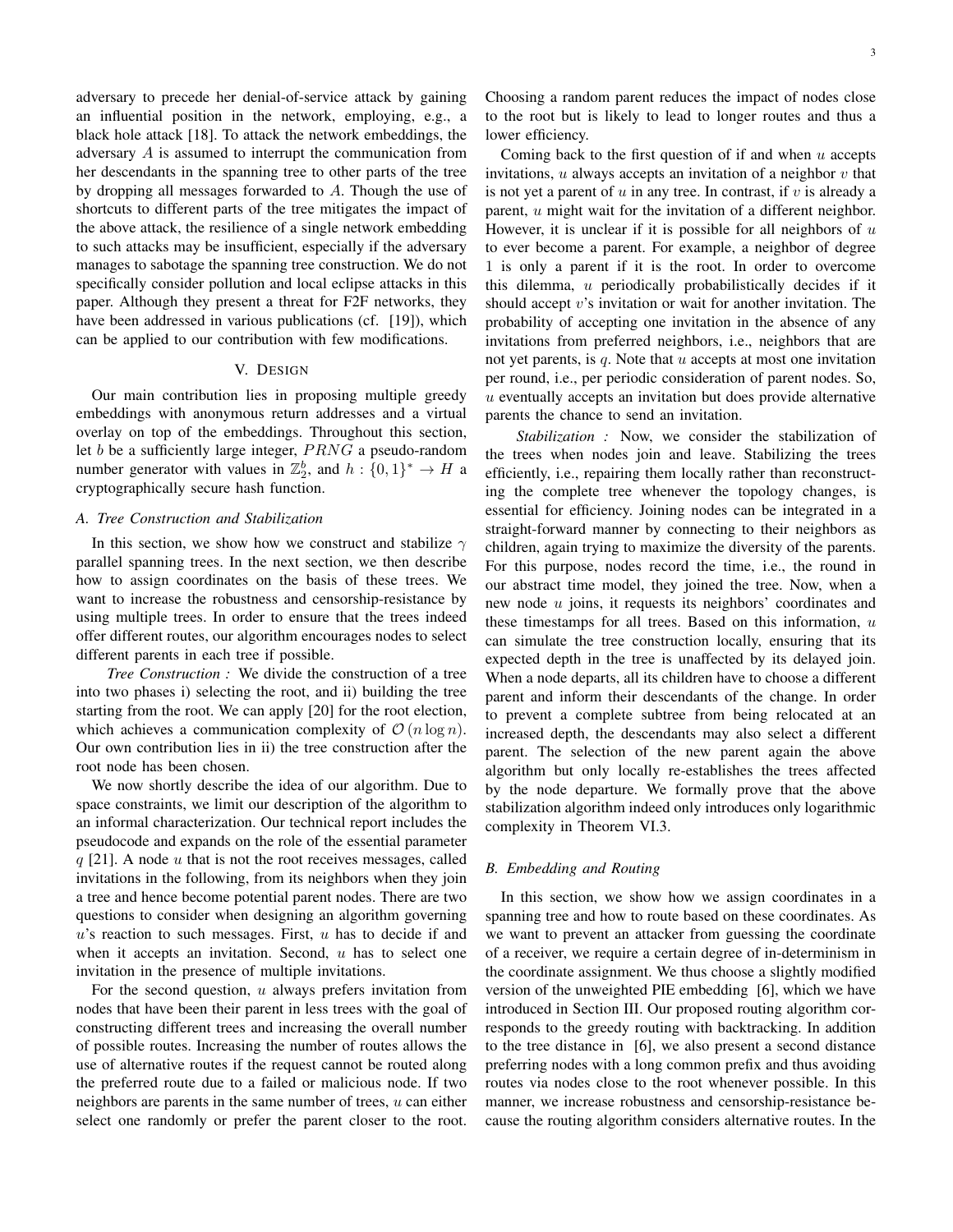following, we subsequently present the embedding algorithm, the distance functions, and the routing with backtracking.

*Embedding Algorithm :* Embeddings are computed on each of the  $\gamma$  trees independently, so that we only consider one embedding *id*. The coordinate assignment starts at the root and then spreads successively throughout the tree. After a spanning tree has been established, the root  $r$  is assigned an empty vector as a coordinate  $id(r) = ($ ). In the next step, each child v of the root generates a random *b*-bit number  $a \in \mathbb{Z}_2^b$  such that its coordinate is  $id(v) = (a)$ . Here, our algorithm differs from the PIE embedding because it uses random rather than consecutive numbers, thus preventing an adversary from guessing the coordinate in an efficient manner. Subsequently, nodes in the tree are assigned coordinates by concatenating their parent's coordinate with a random number. So, upon receiving its parent coordinate  $id(p(v)) = (a_1, \ldots, a_{l-1})$ , a node v on level l of the tree obtains its coordinate  $id(v) = (a_1, \ldots, a_{l-1}, a_l)$ by adding a random  $b$ -bit number  $a_l$ . The coordinate space is hence given by all vectors consisting of *b*-bit numbers, i.e.,  $\mathbf{X} = \{ (a_1, \ldots, a_{l-1}, a_l) : l \in \mathbb{N}_0, a_i \in \{0, 1\}^b \}.$ 

Note that the independent random choice of the b-bit number  $a \in \mathbb{Z}_2^b$  might lead to two nodes having the same coordinate. Thus, b should be chosen such that the chance of equal coordinates should be negligible. If two children nevertheless select the same coordinate, the parent node can inform one of them to adapt its choice. By moving the choice of the last coordinate element from the parent to the child, we automatically reduce the impact of a malicious parent as it can not determine the complete coordinate of the child.

*Distances :* We still need to define distances between coordinates in order to apply greedy routing. For this purpose, we consider two distances on X. Both rely on the common prefix length  $cpl(x_1, x_2)$  of two vectors  $x_1$  and  $x_2$  and the coordinate length  $|x_1|$ .

First, we consider the tree distance  $\delta_{TD}$  from [6], which gives the length of path between the two nodes in the tree, i.e.,

$$
\delta_{TD}(x_1, x_2) = |x_1| + |x_2| - 2cpl(x_1, x_2). \tag{1}
$$

Secondly, the common prefix length can be used as the determining factor in the distance function, i.e., for a constant L exceeding the length of all node coordinates in the overlay, we define

$$
\delta_{CPL}(x_1, x_2) = \begin{cases} L - cpl(x_1, x_2) - \frac{1}{|x_1| + |x_2| + 1}, & x_1 \neq x_2 \\ 0, & x_1 = x_2 \end{cases}.
$$
\n(2)

The reason for using the common prefix length rather than the actual tree distance is the latter's preference of routes passing nodes close to the root in the tree. In this manner, the nodes on these routes are very influential, so that adversaries can gain a large impact from gaining such a position. In contrast,  $\delta_{CPL}$  prefers possibly longer routes by always forwarding to a node within the same subtree as the destination and avoids central nodes in the tree.

*Greedy Routing in Multiple Embeddings :* We route in  $1 \leq \tau \leq \gamma$  trees in parallel. More precisely, given a vector of coordinates  $(id_1(e), \ldots, id_{\gamma}(e))$ , the sender s selects  $\tau$ coordinates and sends a request for each of them. s can either select  $\tau$  embeddings uniformly at random or choose the embeddings so that the distance of the neighbor  $v_i$  with the closest coordinate to  $id_i(e)$  is minimal. The latter choice might result in shorter routes due to the low distance in the embedding.

The routing processes in each embedding independently. Nodes forward the request to the neighbor with the closest coordinate in the respective embedding. Thus, in order for the nodes on the route to forward the request correctly, the request has to contain both the coordinate  $id_i(v)$  and the index i of the embedding.

We optionally increase the robustness and censorshipresistance of the routing algorithm by allowing backtracking if the routing gets stuck in a local minimum of the distance function due to failures or intentional refusal to forward a request. For this purpose, all nodes remember their predecessor on the routing path as well as the neighbors they have forwarded the request to. If all neighbors closer to the target have been considered and have been unable to deliver the request, the node reroutes the request to its predecessor for finding an alternative path. The routing is thus only considered to be failed if the request returns to its source s and cannot be forwarded to any other neighbor. In this manner, all *greedy paths*, i.e., all paths with a monotonously decreasing distance to the target, are found.

This completes the description of the routing and stabilization functionalities. However, up to now, we used identifying coordinates rather than anonymous addresses.

#### *C. Anonymous Return Addresses*

In this section, we introduce our address generation algorithm for generating anonymous return addresses that do not reveal the receiver of the request while at the same time allowing the routing to traverse along the same path as for receiver coordinates. For this reason, we call the generated addresses *route preserving (RP) return addresses*. Based on these return addresses, we specify two routing algorithms  ${\bf R}^{TD}$  and  ${\bf R}^{CPL}$  for routing a request containing a return address.

*Return Address Generation :* The first step of the return address generation prevents an adversary from identifying coordinates based on their length. A node  $v$  pads its coordinate  $x = (a_1, \dots, a_l)$  by adding random elements  $a'_{l+1}, \dots, a'_{L}$ . More precisely,  $v$  selects a seed  $s_{pad}$  for the pseudo-random number generator  $PRNG$  and obtains the padded coordinate  $x' = (a'_1, \ldots, a'_l, a'_{l+1}, \ldots, a'_L)$  with  $a'_j = a_j$  if  $j \leq l$  and  $a'_{j} = PRNG(s_{pad} \oplus j)$  otherwise. In order to ensure that the closest node coordinate to  $x'$  is indeed  $x, v$  recomputes the padding with a different seed if  $a'_{l+1}$  is equal to the  $l + 1$ th element of a child's coordinate. Afterwards,  $v$  chooses a different seed s for the construction of the actual return address and generates  $\tilde{k} = PRNG(s) \in \tilde{\mathbb{K}} = \mathbb{Z}_2^b$ . v then executes the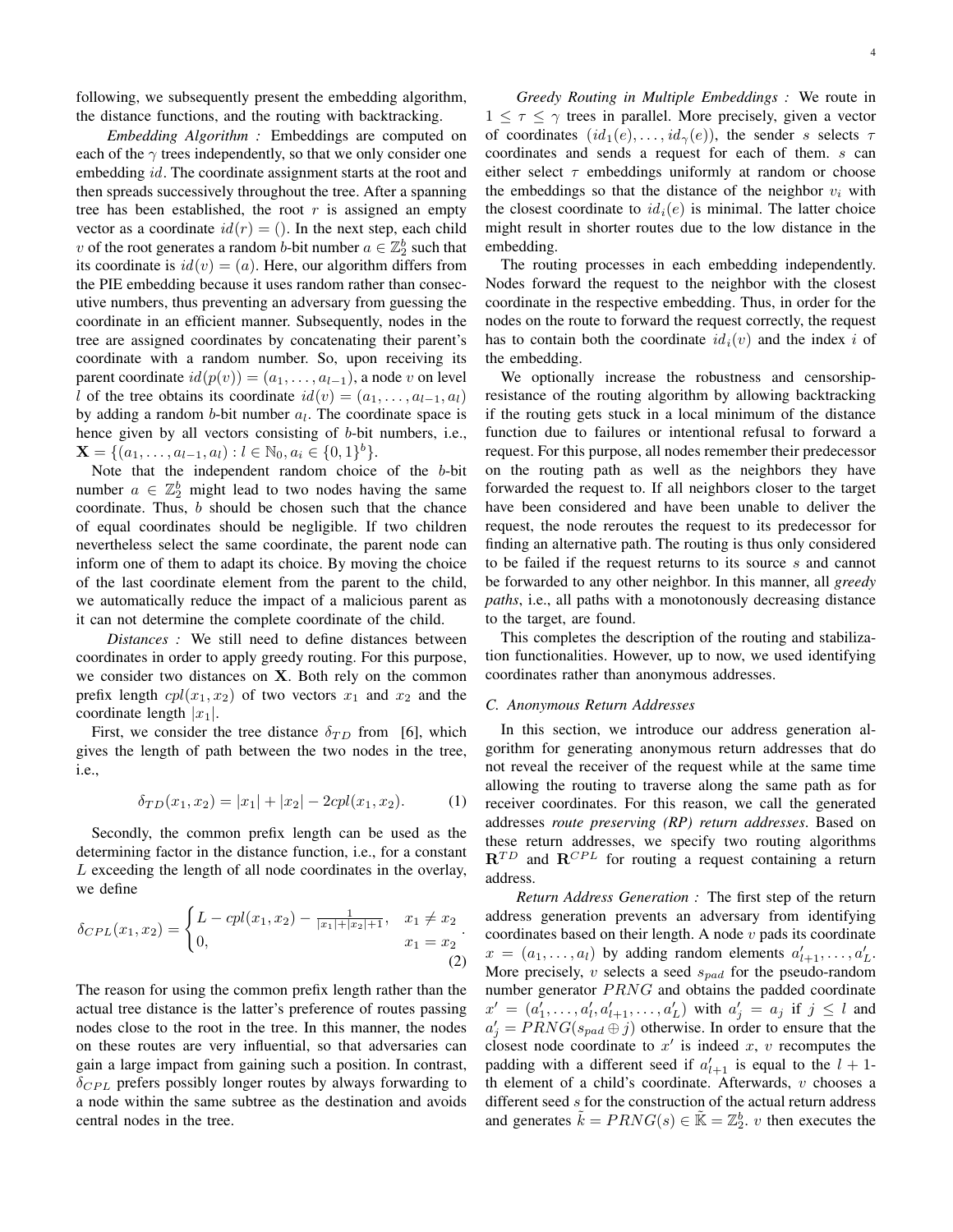local function  $hc : \mathbf{X} \to \mathbf{Y} = H^L$  in order to obtain a vector y with elements in H. The *i*-th element of  $y = (d_1, \ldots, d_L)$ is given by

$$
d_j = \begin{cases} h(\tilde{k} \oplus a'_1), & j = 1 \\ h(d_{j-1} \oplus a'_j), & j = 2 \dots L \end{cases}
$$
 (3)

We call the pair  $(y, \tilde{k})$  a *return address*, which can be used to find a route to the node with coordinate  $x$ . Before publishing the return address, v adds a MAC  $mac(y_i, \mathbb{K}_{MAC}(v)) =$  $h(d_1|| \ldots d_L|| \mathbb{K}_{MAC}(v))$  for a private key  $\mathbb{K}_{MAC}(v)$  to prevent malicious nodes from faking return addresses and gaining information from potential replies. Last,  $v$  publishes the return address  $(u, k)$  and the MAC.

*Routing Algorithms :* Now, we determine diversity measures  $\delta_{RP-TD} : \mathbf{X} \times \mathbf{Y} \to \mathbb{R}_+$  and  $\delta_{RP-CPL} : \mathbf{X} \times \mathbf{Y} \to \mathbb{R}_+$ in order to compare coordinates x and y with regard to  $\delta_{TD}$ and  $\delta_{CPL}$ . The diversity measure then assumes the role of the distance  $\delta$  in the routing algorithm.

In order to define a sensible diversity measure, note that for any coordinate  $c$  and return address  $y$  corresponding to a coordinate x, we have  $cpl(x, c) = cpl(y, hc(c, k))$ . We thus can define the diversity measure in terms of the common prefix length in the same manner as the distance. More precisely, for  $* \in \{TD, CPL\}$ , the diversity  $\delta_{RP-*}(y, k, c)$  for of a coordinate  $c$  to the return address  $y$  is

$$
\delta_{RP-*}(y, \tilde{k}, c) = \delta_*(y_i, hc(c, \tilde{k})).
$$
\n(4)

In practice,  $u$  can increase the efficiency of the computation by only determining  $hc(c, k)$  up to the first element in which it disagrees with  $y$ . Thus, we now have two possible realizations of the routing algorithm, namely  $\mathbf{R}^{TD}$  and  $\mathbf{R}^{CPL}$ . Given the RP return address  $(y, \tilde{k})$  of the destination e,  $\mathbf{R}^{TD}$  and  $\mathbf{R}^{CPL}$ forward the message to the neighbor  $v$  with the lowest diversity measure  $\delta_{RP-TD}(y, k, id(v))$  and  $\delta_{RP-CPL}(y, k, id(v)),$ respectively. We present a proof that the return addresses are indeed route preserving in our technical report [21].

Up to now, we have only considered route preserving return addresses generated by padding coordinates and applying a hash cascade. Optionally, an additionally layer of symmetric encryption can be added, preventing a node  $v$  from deriving the actual length of the common prefix. Rather,  $v$  can only determine if a neighbor is closer to the destination than  $v$ itself. However, we show the same degree of anonymity for for both algorithms, so that the additional layer does not result in a provably higher level of anonymity. Furthermore, the additional layer reduces the efficiency as nodes select one closer neighbor at random rather than the closest neighbor. For this reason, the advantage of the additional layer is limited, so that we focus on RP return addresses here and defer the further obfuscation of coordinates to our technical report [21].

We prove that our return addresses indeed enable receiver anonymity in Section VI-A.

## *D. Content Storage*

In order to store content, we use a distributed hash table (DHT). As nodes can not communicate directly, they store tree addresses in their routing tables and leverage the tree routing. In this manner, we do not require maintenanceintensive tunnels like [11] and [3]. Note that we only sketch the solution for content storage and retrieval because our focus lies on improving the quality of the greedy embeddings for messaging between nodes.

Nodes establish a DHT by maintaining a routing table of (virtual) overlay connections. The routing table contains entries correspond to a DHT coordinate and corresponding return addresses. Nodes communicate with their virtual neighbors by sending requests in any of the  $\gamma$  embedding.

New routing table entries are added by routing for a suitable virtual overlay key, as done in [11] for the tunnel discovery. However, after the routing terminates, the discovered nodes send back their return addresses rather than taking the routing path as a new tunnel. In this manner, the length of routes between virtual overlay neighbors only depends on the embeddings and does not increase over time. The exact nature of the neighbor discovery, the DHT lookup algorithm, and the stabilization of the virtual overlay depend on the specifications of the DHT. For our evaluation, we utilize a recursive Kademlia [22].

We have now presented the essential components of our design. In the following, we evaluate our design with regard to our requirements.

## VI. THEORETICAL ANALYSIS

The purpose of this section is twofold: First, we show that we indeed achieve sender and receiver anonymity in the form of plausible deniability. Second, we derive bounds on the routing and stabilization complexity in order to show that both indeed scale logarithmically or polylog with the network size  $n$ . We only sketch the proofs here. The complete proofs are contained in our technical report [21].

#### *A. Anonymity*

We show that our return addresses provide plausible deniability under the assumption that the attacker does not control the complete neighborhood of a sender or receiver.

Theorem VI.1. *Let* u *be a local attacker, which is aware only of its direct neighbors*  $N_u$  *in the social graph. Consider a request addresses for the return addresses*  $y = (y_1, \ldots, y_\gamma)$  *with routing information*  $\tilde{k} = (\tilde{k}_1, \dots, \tilde{k}_\gamma)$  *for*  $\gamma$  *embeddings. Let* A *be a polynomial-time algorithm executed by* u *for identifying either the sender or receiver* v *of the request. Then* u *cannot identify* v with absolute certainty, i.e.,  $P(A(y, k) = v) < 1$ .

So, we guarantee plausible deniability of both sender and receiver. The idea of the proof is to consider different cases with regard to the common prefix length of the receiver coordinate and attacker's closest neighbor. For each such case, we either show that none of the neighbors is the receiver or it is uncertain if the neighbor or one of its descendants is the receiver.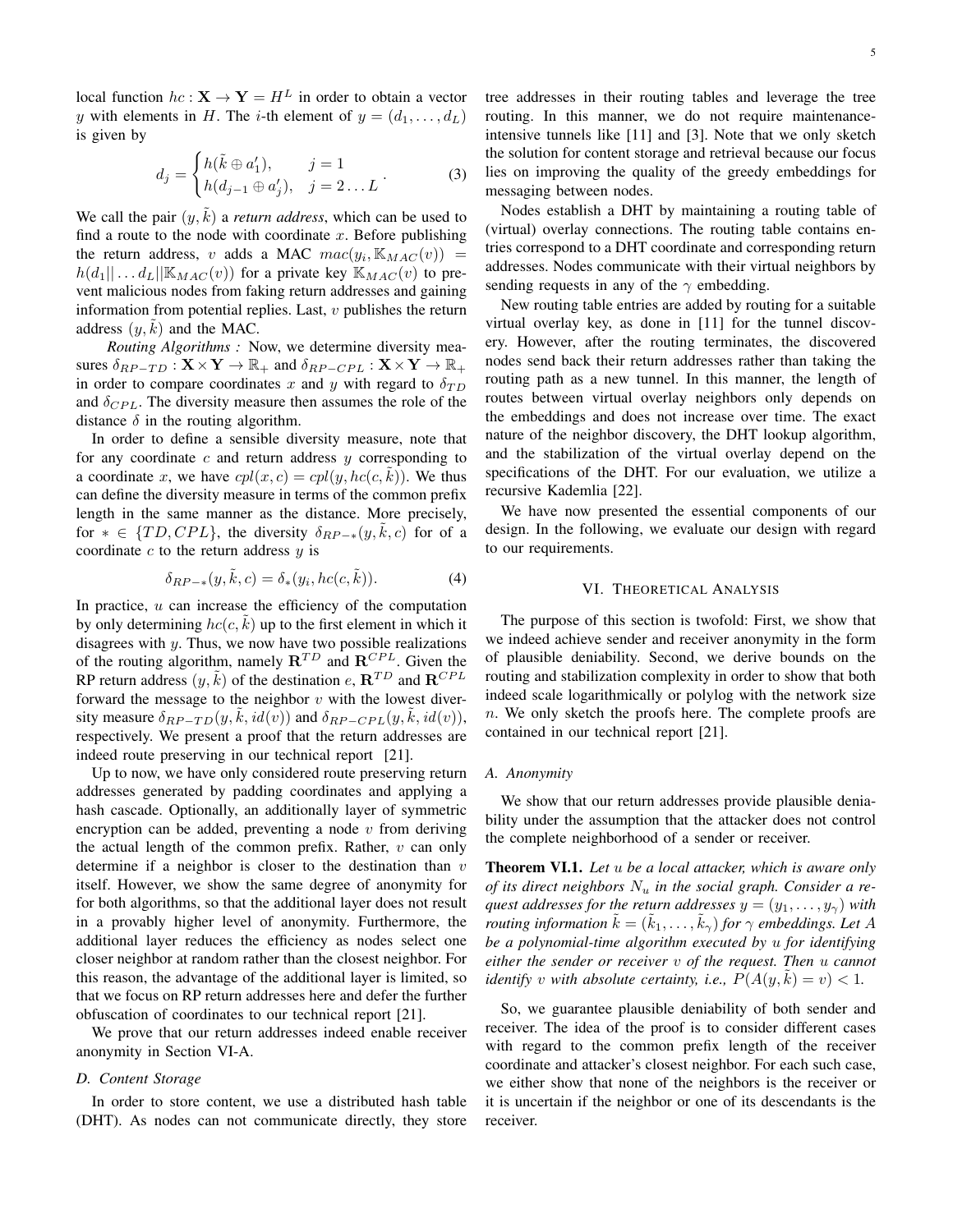## *B. Scalability*

In the first part of this section, we obtain upper bounds on the expected routing length of the routing algorithms  $\mathbf{R}^{TD}$ and  $\mathbf{R}^{CPL}$  for one embedding. The desired upper bound on the routing complexity follows by multiplying this bound for routing in one tree with  $\tau$ , the number of trees used for parallel routing. Afterwards, we consider the stabilization complexity  $CS^{\mathbf{S}}$  of the stabilization algorithm **S** consisting of i) the local reconstruction of the trees and ii) the assignment of new coordinates for the nodes affected by a change topology using the modified PIE embedding.

Theorem VI.2. *Let* id *be a modified PIE embedding on a spanning tree of* G *generated according to Section V-A with parameters* γ *and* q*. Furthermore, assume that the diameter of* G is  $diam(G) = \mathcal{O}(\log n)$ . The expected routing length is at *most*  $\mathbb{E}(R^{TD}) = \mathcal{O}\left(\frac{\gamma}{q} \log n\right)$  *for the routing algorithm*  $\mathbf{R}^{TD}$  $and \ \mathbb{E}(R^{CPL}) = \mathcal{O}\left(\left(\frac{\gamma}{q}\right)^2 \log n\right)$  for  $\mathbf{R}^{CPL}$ .

For the proof, we first show that the expected level of a node in the tree is bound by  $\mathcal{O}\left(\frac{\gamma}{q} \log n\right)$  and then derive the routing length based on the expected level.

The bounds for a virtual overlay lookup follow directly from the fact that a DHT lookup requires  $\mathcal{O}(\log n)$  overlay hops with each hop corresponding to one route in the network embedding, i.e., we multiple all the asymptotic bounds in Theorem VI.2 with  $\mathcal{O}(\log n)$ . We now derive the stabilization complexity for the spanning trees, the stabilization complexity of the virtual overlay depends on the overlay structure.

Theorem VI.3. *We assume the social graph* G *to be of a logarithmic diameter and a constant average degree. Furthermore, we assume the use of a the root election protocol with complexity* O(n log n)*. Then the expected stabilization complexity* CS<sup>S</sup> *of the spanning trees for one topology change is*  $\mathbb{E}(CS^{\mathbf{S}}) = \mathcal{O}\left(\gamma \frac{\gamma}{q} \log n\right)$ .

We show that the expected stabilization complexity for one embedding is equal to the expected level of a node. The result then follows from the proof of the routing complexity.

We have shown that the complexity of routing, content discovery, and stabilization is bound (poly-)log as required.

## VII. SIMULATIONS

In this section, we evaluate the efficiency and the resilience of our scheme in a simulation study. We start by validating the asymptotic bounds derived in Section VI-B for concrete scenarios. Afterwards, we consider the robustness to failures and the resistance to attacks.

#### *A. Efficiency*

We start by detailing our simulation model and set-up, followed by our expectation, the results and their interpretation.

6

*Model and Evaluation Metrics :* In order to evaluate the efficiency, we consider the routing length and the stabilization complexity. We express the stabilization complexity in terms of the average number of coordinates that have to reassigned when a randomly chosen node leaves, i.e., the average number of descendants of a node.

We compared our results to those for Freenet, a virtual overlay  $VO$ , and the original PIE embedding. The virtual overlay  $VO$  combines the advantages of X-Vine [11] and MCON [3] by using shortest paths as tunnels in a Kademlia overlay like MCON but integrating backtracking in the presence of local optima and shortcuts from one tunnel to another like X-Vine.

*Set-up :* Due to space constraints, we restrict the presented results to one example network, namely the giant component of a community network from Facebook with 63392 users  $3$ .

The spanning tree construction is parametrized by the number of trees  $\gamma \in \{1, 2, 3, 5, 7, 10, 12, 15\}$ , the acceptance probability  $q = 0.5$ , and the parent selection criterion W chosen to be either random selection (denoted *DIV-RAND*) or preference of nodes at a low depth (denoted *DIV-DEP*). In addition, we consider a breadth first search for spanning tree construction (denoted *BFS*). Moreover, we consider the impact of the two distances  $\delta_{TD}$  (denoted *TD*) and  $\delta_{CPL}$  (denoted *CPL*). The length of the return addresses was set to  $L = 128$ and the number of bits per element was  $b = 128$ , all  $\tau = \gamma$ embeddings were considered for routing.

For the virtual overlay used for content addressing, we chose a highly resilient recursive Kademlia [22] with bucket size 8 and  $\alpha \in \{1,3\}$  parallel look-ups. Because routing table entries are not uniquely determined by Kademlia identifiers, the entries were chosen randomly from all suitable candidates.

We parametrized the related approaches as follows. For simulating Freenet, we executed the embedding for 6, 000 iteration as suggested in [23] and then routed using a distancedirected depth-first search based only on the information about direct neighbors. The routing and stabilization complexity of the original PIE embedding is equal to the respective quantities of our algorithm for  $\gamma = 1$ , the distance function  $\delta_{TD}$  and routing without the use of backtracking. In order to better understand the results of the comparison, we simulate the virtual overlay  $VO$  using the same Kademlia overlay as for our own approach but replacing the tree routing by tunnels corresponding to the shortest paths between overlay neighbors. So, we parametrized the related approaches by either using the proposed standard parameters or selecting parameters that are suitable for comparison because they corresponds to the same degree of redundancy as the parametrization of our own approach.

All results were averaged over 20 runs. They are displayed with 95% confidence intervals. Each run considered 100, 000 randomly selected source-destination pairs.

*Results :* The impact of the three parameters, number of trees, tree construction, and distance on the routing length

<sup>3</sup>http://konect.uni-koblenz.de/networks/facebook-wosn-links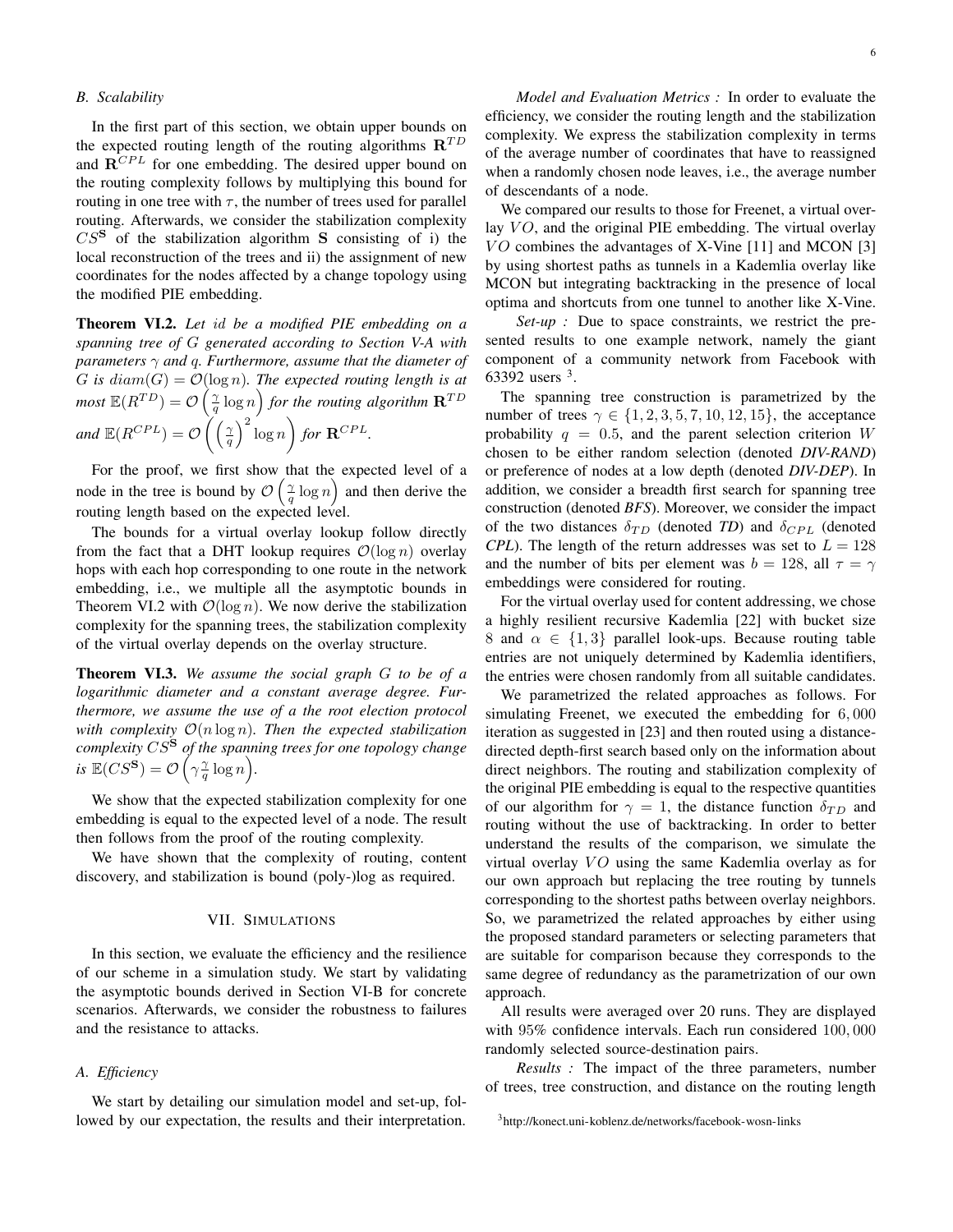

Fig. 1: Impact of number of embeddings  $\gamma$ , tree construction, and distance function on routing length for a) tree routing and b) Kademlia lookup with degree of parallelism  $\alpha$ ; related approaches result in routing lengths of 14 (virtual overlay VO) and close to 10, 000 (Freenet), and c) stabilization overhead

was in accordance with our expectations when designing the system. First, the results indicate that the tree construction, in particular the number of trees, is the dominating factor for the routing length. So, the routing length decreased considerably if multiple embeddings were used because the shortest route in any of the trees was considered. Second, preferring parents closer to the root, i.e., using *BFS* or *DIV-DEP*, produced shorter routes in the tree and hence reduced the routing length. Third, in comparison to the tree construction, the choice of a distance function had less impact. For *BFS* or *DIV-DEP*, the advantage of *TD* over *CPL* was barely noticeable, whereas the difference for *DIV-RAND* was still small but noticeable. In order to understand this difference, note that *CPL* is expected to lead to longer routes. The reason for the longer routes lies in forwarding the request to neighbors at a higher depth, which might have a long common prefix but are nevertheless at a higher distance from the destination due to their depth. For *BFS* or *DIV-DEP*, the difference of the depth of neighbors was generally small because neighbors at a lower depth were preferably selected as parents. In contrast, *DIV-DEP* allows for larger differences in depth. Hence there is a higher probability to increase the tree distance by selecting a neighbor with a longer common prefix length but at a high depth. All in all, the routing length varied between 4.67 (*BFS*,  $\gamma = 15$ , *TD*) and 6.24 (*DIV-RAND*,  $\gamma = 1$ , *CPL*) hops, as displayed in Figure 1a. In summary, the use of multiple embeddings indeed reduced the routing length considerably.

The performance of the DHT lookup in the virtual overlay directly related to the previous results (cmp. Fig. 1b for the distance under *TD*). The overhead for the discovery of a randomly chosen Kademlia ID, stored at the node with the closest ID in the overlay, varied between 15.56 and 24.25 hops in the F2F overlay, at around 4 hops in the virtual overlay.

By Theorem VI.3, the stabilization complexity was expected to increase at most quadratic with the number of trees. Indeed, Figure 1c supports this fact for *DIV-RAND*. The increase for *BFS* and *DIV-DEP* was even only linear and slightly super-linear, respectively. Note that the quadratic increase is due to the raising average depth of additional trees. With the goal of achieving diverse spanning trees, nodes select parents at a higher depth. However, the average number of descendants increases with the depth, because a node at depth  $l$  is a descendant of  $l$  nodes. Due to the stabilization complexity corresponding to the number of the departing node's descendants, the stabilization overhead was higher for *DIV-RAND* and *DIV-DEP* than for *BFS*. More precisely, *BFS* constructs all  $\gamma$  trees independently, so that the average depth of each tree is independent of the number of trees. The stabilization complexity per tree thus remains constant. *DIV-DEP*, aiming to balance diversity and short routes, causes stabilization overhead between the two former approaches, but performed closer to *BFS* (this similarity also held for the routing length). More concretely, the average stabilization overhead for a departing node was slightly below 4.5 for a single tree. For  $\gamma = 15$ , the overhead increased to 65 (*BFS*), 69 (*DIV-DEP*), and more than 101 (*DIV-RAND*). In contrast to a complete re-computation of the embedding requiring at least  $n = 63392$  messages, the stabilization overhead is negligible.

For the related approaches, we found a routing length of 9403.1 for Freenet, 16.11 for VO with  $\alpha = 1$ , and 14.07 for VO with  $\alpha = 3$ . Furthermore, the shortest paths are on average of length 4.31, meaning that our routing length of 4.67 is close to optimal. So, routing between nodes in the tree required less than half the overhead of state-of-the-art approaches. Routing in the virtual overlay, requiring at best less than 16 hops in our scheme, was slightly more costly in our approach than in VO due to the inability of the tree routing to guarantee shortest paths between virtual neighbors.

A straight-forward comparison of the stabilization overhead was not possible. Since Freenet stabilizes periodically, there is no overhead directly associated with a leaving node. In case of virtual overlays, VO uses flooding for stabilization, which is clearly more costly. Other overlays such as X-Vine use less costly stabilization but stabilization and routing overhead are unstable and increase over time as shown in [4], so that it is unclear which state of the system should be considered for a comparison. In order to nevertheless give a lower bound on the stabilization overhead, we computed the number of tunnels that needed to be rebuild in VO. On average, 477.35 tunnels corresponding to shortest paths were affected by a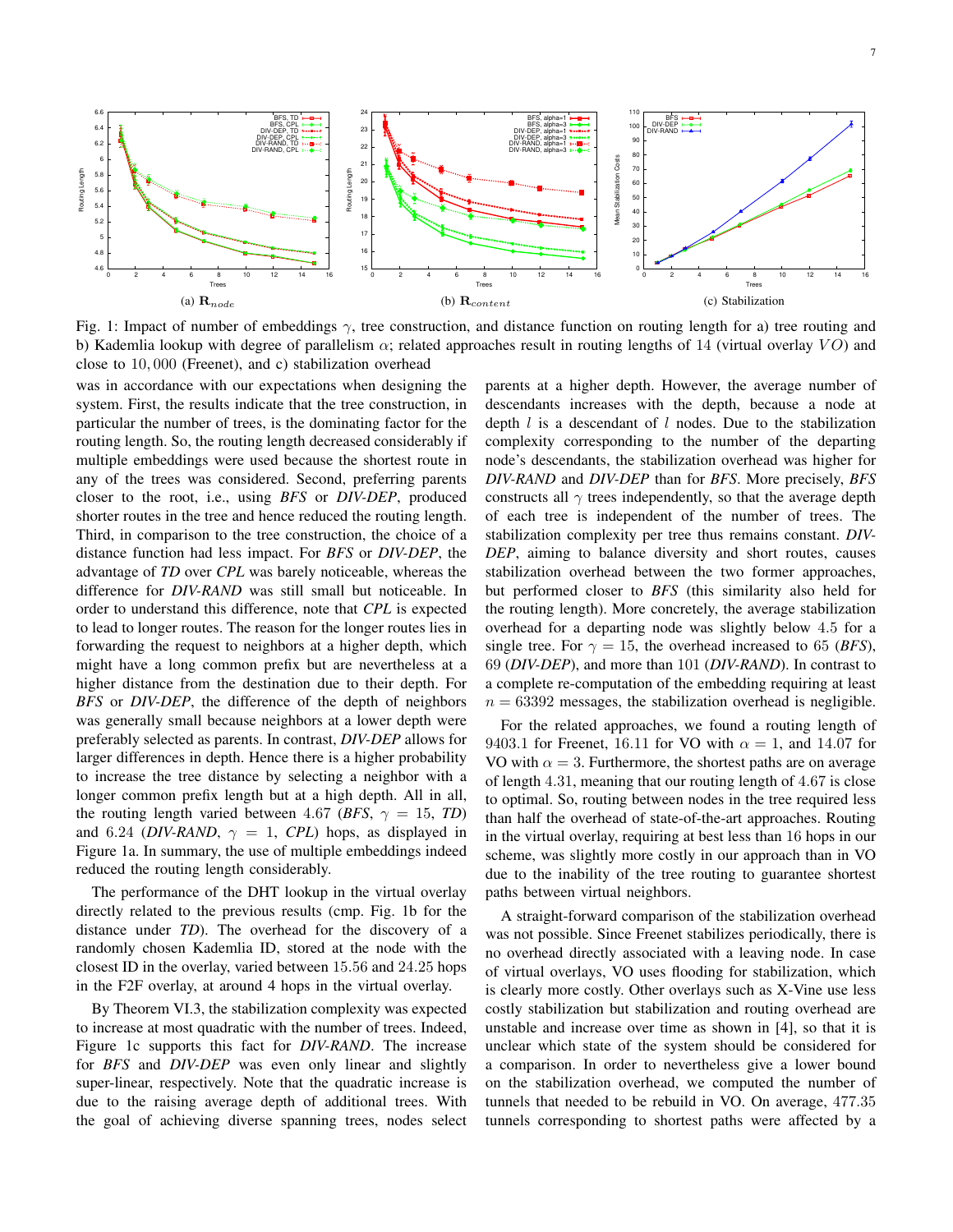

Fig. 2: a) Robustness to failures for distance *CPL* and b),c) Censorship-Resistance of tree routing for distance *CPL* to adversaries which are either able to undermine the root election (*ATT-ROOT*) or are unable to do so (*ATT-RAND*) for b)  $x = 16$  attacking edges, and c) up to 1, 024 attacking edges and tree construction *DIV-DEP*

departing node. If a tunnel is repaired by routing in the Kademlia overlay like in X-Vine, the stabilization overhead per tunnel corresponds to routing a request and the corresponding reply, i.e., for tunnels corresponding to shortest paths at least  $2 \cdot 14 = 28$  messages, resulting in a lower bound on more than 10, 000 messages per node departure.

# *B. Resilience*

Before detailing our simulation in detail, we derive attacker strategies for a local adversary unaware of the topology of the social graph. Here, we only state the strategy. Our technical report goes into more detail with regard to their applicability and explain why alternative attack strategies are bound to result in less damage [21].

*Attack Strategies :* In order to model secure and insecure root selection protocols, we consider two realizations of *ATT-RAND* and *ATT-ROOT*. In the following, assume that one attacker node has established  $x$  links to honest nodes and now aims to censor communication.

For secure spanning trees, the adversary  $A$  is unable to manipulate the root election. Nevertheless, A can manipulate the subsequent embedding. The attack strategy *ATT-RAND* assigns each of its children a different random prefix rather than the correct prefix. In this manner, routing fails because nodes in the higher levels of the tree do not recognize the prefix. So, the impact of the attack is increased in comparison to a random failure.

In contrast, if the adversary  $A$  can manipulate the root election protocol, *ATT-ROOT* manipulates the root election in all spanning trees such that A becomes the root in all trees. Under the assumption that the root observes the maximal number of requests, the attack should result in a high ratio of failed requests.

*Simulation Model and Metrics :* We utilized the simulation model and set-up from Section VII-A for evaluating the efficiency and extended it to include robustness and censorship-resistance. So, we simulate the robustness of an overlay by subsequently selecting random failed nodes. In each step, we select a certain fraction of additional failed nodes and then determine the success ratio. Furthermore, we evaluate

attacks using the two attack strategies *ATT-RAND* and *ATT-ROOT* described above. We compare our results to the virtual overlay VO, described in Section VII-A, with an attacker that dropped all messages but did not strategically manipulate the protocols.

*Set-up* : We used the embedding and routing algorithms as parametrized in Section VII-A. In order to evaluate the robustness, we removed up to 50% of the nodes in steps of 1%. During the process of removing nodes, individual nodes inevitably became disconnected from the giant component, so that routing between some pairs was no longer possible. For this reason, we only considered the results for sourcedestination pairs in the same component. Our results are presented for 1, 5, and 15 trees only.

The number of edges  $x$  controlled by the adversary  $A$  were chosen as  $x = 2^i \times \log_2 n$  with  $0 \le i \le 6$  and  $\log_2 n = 16$ . So, up to  $1,024$  attacker edges were considered. In particular,  $x = 1024 > \frac{\sqrt{n}}{\log x}$  $\frac{\sqrt{n}}{\log n}$ , a common asymptotic bound on the number of edges to honest nodes considered for Sybil detection schemes [17]. For quantifying the achieved improvement, we compared our approach to the resilience of the original PIE embedding and routing, i.e., 1 tree,  $\delta_{TD}$ , and no backtracking. For VO, we used a degree of parallelism of  $\alpha = 1$ . Since backtracking was applied, all values of  $\alpha > 0$  resulted in the same success ratio, because regardless of the value of  $\alpha$ , the routing succeeded if and only if a path along which the distance of virtual neighbors decreases in each hop.

*Results :* First note that the observed differences between the two distances  $\delta_{TD}$  and  $\delta_{CPL}$  were negligible, i.e., less than 0.1%. *TD* had a slight advantage for random failures due the routes and the resulting lower probability in encountering a failed node. In contrast, *CPL* entailed a higher resistance to attacks because of the lower importance of strategically important positions. However, as the differences were barely noticeable, we present the results for *CPL* in the following with the exception of the results for the original PIE embedding.

We start by evaluating the robustness to random failures. The results, displayed in Figure 2a, indicate that the use of multiple embeddings considerably increased the robustness. The success ratio for  $\gamma = 1$  was low, decreasing in a